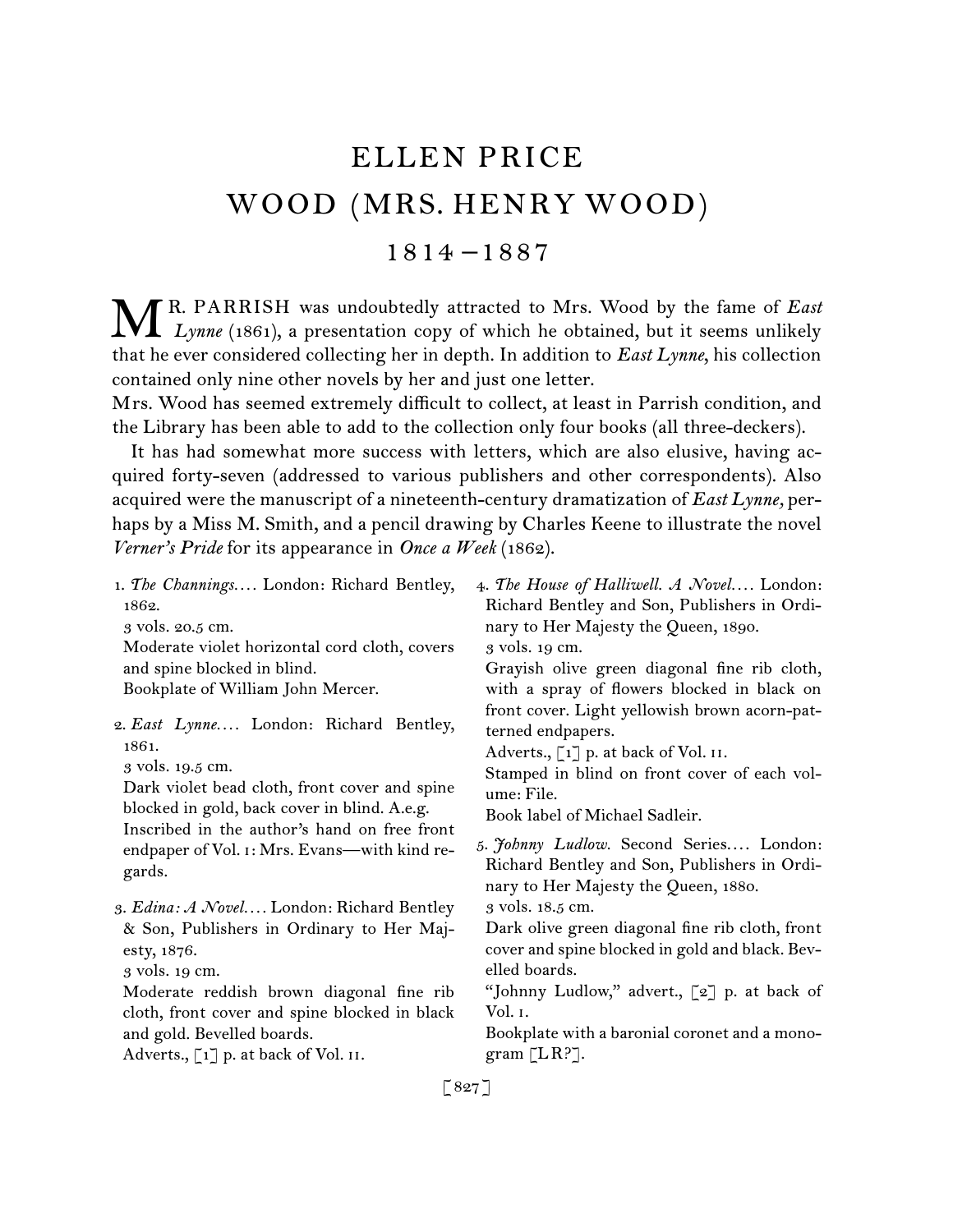6.  ———. Third Series. . . . London: R. Bentley & Son, Publishers in Ordinary to the Queen, 1885.

3 vols. 19 cm.

Vivid red diagonal fine rib cloth, front cover and spine blocked in gold and black. Bevelled boards. Floral-patterned endpapers, grayish olive on white.

Adverts., [1] p. at back of Vols. I and III. Book label of Michael Sadleir in Vol. i.

7.  *Lady Grace and Other Stories*. . . . London: Richard Bentley & Son, Publishers in Ordinary to Her Majesty the Queen, 1887.

3 vols. 19 cm.

T.p. printed in black and red.

Sage green smooth cloth, with an elaborate decoration in black of birds, flowers, and a swag of fruit and leaves on front cover and a design in black of fruit and leaves on spine. Floral-patterned endpapers, grayish olive on white. Adverts., [2] p. at back of Vol. I. Bookplate of Lord Battersea.

8.  *The Master of Greylands. A Novel. . . .* London: Richard Bentley and Son, 1873. 3 vols. 19 cm.

Vivid purplish blue diagonal fine rib cloth, with a decoration of birds and flowers blocked in black on front cover, back cover blocked in blind, spine blocked in black and gold. Adverts.,  $\lceil 1 \rceil$  p. at back of Vol. I.

9.  *Mildred Arkell. A Novel. . . .* London: Tinsley Brothers, 1865. 3 vols. 19.5 cm.

Strong violet sand cloth, covers blocked in blind, spine blocked in gold.

Adverts.,  $\lceil 2 \rceil$  p. at back of Vol. I.

Inscribed on free front endpaper of Vol. i: For Ellen—with Mamma's love. E. W.

10.  *Mrs. Halliburton's Troubles. . . .* London: Richard Bentley, Publisher in Ordinary to Her Majesty, 1862.

3 vols. 20.5 cm.

Dark green honeycomb-grain cloth, covers and spine blocked in blind.

11.  *Oswald Cray*. . . . Edinburgh: Adam and Charles Black, 1864.

3 vols. 20 cm.

Dark grayish reddish brown vertical wave cloth, covers blocked in blind, spine blocked in gold.

Inscribed on free front endpaper of Vol. i: Mrs. John Wood with best love. E. W. December 1864. On free front endpaper of Vol. iii: Mrs. John Wood. With kind love. E. W.

12.  *Roland Yorke. A Novel. . . .* London: Richard Bentley, 1869.

3 vols. 20 cm.

Dark purple sand cloth, covers blocked in blind, spine blocked in gold.

Book label of H. Harvey Frost in Vol. i.

13.  *The Story of Charles Strange. A Novel. . . .* London: Richard Bentley and Son, Publishers in Ordinary to Her Majesty the Queen, 1888. 3 vols. 19 cm.

Grayish olive green diagonal fine rib cloth, front cover and spine blocked in blind. Bevelled boards. Floral-patterned endpapers, grayish reddish brown on white.

Stamped in blind on front cover of each volume: File.

Book label of Michael Sadleir.

14.  … *The Unholy Wish*. . . .

In *The Seaside Library,* Vol. 100, No. 2030, Aug. 17, 1885. New York: George Munro.

Pages  $\lceil 3 \rceil$ –16. 31 cm.

No wrappers; stitched.

In collection [wc  $85$ ].

15.  *William Allair; or, Running Away to Sea. . . .* Frontispiece from a Drawing by F. Gilbert. London: Griffith and Farran (Successors to Newbery and Harris), 1864.

192 p. Front. 17.5 cm.

Deep violet morocco cloth, covers blocked in blind, with a vignette on front cover blocked